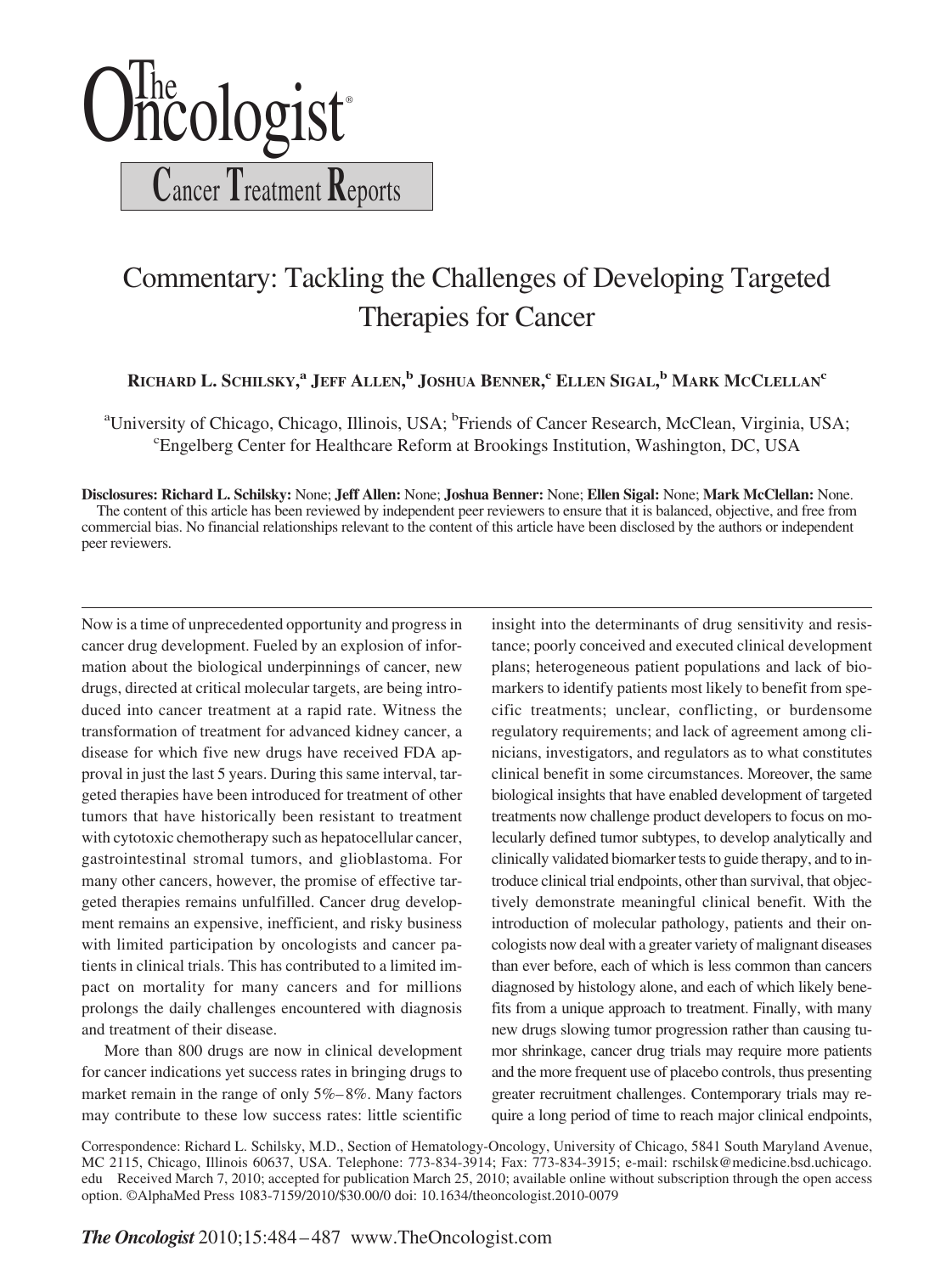more expensive clinical documentation to record progression events, and additional regulatory scrutiny, especially when studies seek approval of both drugs and diagnostic tests that are used to select patients for treatment.

In an effort to address some of these issues, the Engelberg Center for Health Care Reform at Brookings Institution and Friends of Cancer Research convened conferences in 2008 and 2009, with support from the American Society of Clinical Oncology, the American Association for Cancer Research, the Lance Armstrong Foundation, and Susan G. Komen for the Cure. The conferences aimed to frame key issues and develop new approaches that would improve the efficiency and reduce the cost of cancer drug development while ensuring that scientific rigor and regulatory standards are preserved. The conference format facilitates multisector collaboration on specific issues in clinical research by convening expert panels comprised of representatives from academia, government, industry, and the patient community that work during the months leading up to the conference to identify areas of consensus and to propose solutions to specific challenges in oncology drug development. Past topics have included the following: issues relating to optimized data collection for supplemental new drug applications; the utility and validity of blinded independent review of progression events in clinical trials; the regulatory approach to drug and biomarker co-development; and the scientific, clinical, and regulatory challenges of combining targeted new molecular entities that may have limited antitumor activity as single agents. Each of these areas presents unique challenges and requires thoughtful solutions that remain focused on the overall goal to deliver safe and effective new therapies to cancer patients as quickly as possible.

Although the FDA has issued guidance on data collection requirements for new drug applications, uncertainty remains regarding the type and extent of data collection required. Sponsors therefore continue to collect comprehensive information on adverse events and use of concomitant medications for essentially all registration-directed trials, even those seeking supplemental indications. Doing so drives up cost, adds complexity, and more importantly, may distract investigators from focusing on medically important new safety information and diminish their enthusiasm for participation in clinical trials that collect large amounts of data that are never used to inform regulatory decisions or change labeling. Many medically important new drugs have initial and multiple supplemental indications. The extent and nature of data collection for the supplemental studies should be guided by what is already known about the safety profile and pharmacology of the drug, the similarity of the intended new patient population to that for the approved use, the potential for previously unrecognized drug interactions, and the risk/benefit assessment for the intended new use. At the same time, there are risks to reducing data collection requirements for supplemental applications, particularly the possibility of missing new safety signals. The expert panel tackling these issues proposed adhering to certain core principles to mitigate these risks, such as reducing data collection only if the existing drug safety database was sufficient to support full regulatory approval of the initial indication, collecting serious adverse events, deaths, and adverse events requiring dose modification or discontinuation in all patients, and if medically appropriate, collecting targeted adverse events in all patients that are based on the known safety profile and pharmacology of the drug. To address the question of "What might be missed?" by otherwise reducing data collection, a simulation exercise led by the American Society of Clinical Oncology was undertaken to re-analyze data already collected from eight completed randomized trials in both the metastatic and adjuvant settings. This analysis suggests that few clinically important events would be likely to be missed and that as long as the core principles are followed, comprehensive adverse event data collection could be limited to only a subset of patients enrolled in trials that seek supplemental new indications.

Progression-free survival (PFS) is an endpoint being used with greater frequency in pivotal randomized trials of targeted therapies. PFS includes all patients in the study analysis and has the advantage compared with overall survival of being reached sooner and of not being confounded by the impact of subsequent lines of therapy. However, PFS is fraught with problems of defining what constitutes progression and when progression occurs and of minimizing bias in assessment of progression events by the treating physician, particularly in open label studies. To deal with these issues, special care must be taken in the design of studies that use PFS as a primary endpoint including blinded treatment assignment whenever feasible, comprehensive assessment of all lesions at baseline, prospective designation of target lesions in each patient, clear specification of the frequency and modality of imaging assessments, and others. PFS is, in many ways, the most complex and expensive clinical endpoint used in oncology drug trials. There is, of course, also the issue of the magnitude of improvement in PFS that constitutes benefit to a patient if there is no improvement in overall survival or symptom control. Given the complexity of the PFS endpoint, FDA has frequently required blinded independent assessment and central review of progression events in registrationdirected trials. Such reviews add considerable time and expense to the conduct of clinical trials and legitimate questions have been raised as to their ultimate utility in de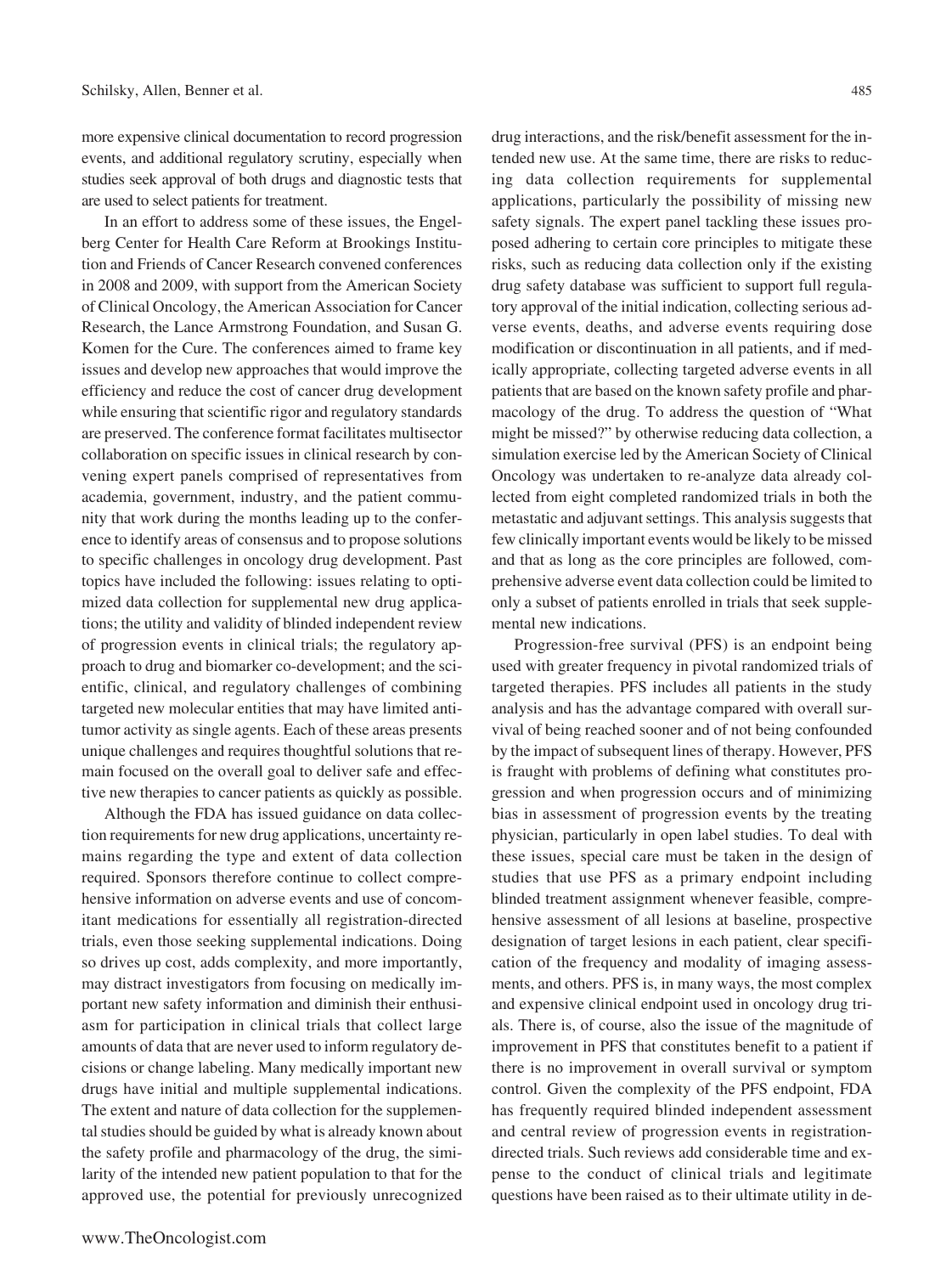tecting and mitigating bias. The expert panel dealing with this issue carefully considered not only the utility of these reviews but also the evidence that blinded independent review can introduce other biases into evaluation of the study results that may create new problems. On the basis of their analysis, the panel concluded that a strategy of independently reviewing approximately 20% of the total study population would generally be sufficient to detect a statistically significant hazard ratio 88% of the time in a study with a large treatment effect [1]. A larger audit may be required for studies with a moderate treatment effect, but for studies with a small treatment effect, the blinded review may itself introduce sufficient random variation as to no longer be useful to validate the investigator assessment.

Biomarker-driven clinical trials introduce regulatory challenges when the goal is biomarker assay and drug codevelopment in that the test and the drug must meet both regulatory standards for marketing approval and clinical use. Within the FDA, reviewers of in vitro diagnostic tests and drugs reside in different centers of the agency (i.e., Center for Devices and Radiological Health and Center for Drug Evaluation and Research) that apply separate review processes to satisfy their respective statutes and regulations. The requirement that both the drug and the test demonstrate clinical benefit and the different evidentiary standards applied by the two FDA oversight divisions creates many challenges. For example, although it may be sufficient to demonstrate that a drug has clinical benefit in a biomarker-defined population to obtain drug approval, regulatory approval of the biomarker test may also require demonstration that the drug is ineffective in the biomarkernegative patient population. Thus, investigators and sponsors may find it challenging to design clinical trials that are acceptable to both divisions and provide conclusive evidence of the safety and effectiveness of both the test and the drug. Analytical validation of the test is a necessity but clinical validation is increasingly required by FDA and may require large prospective trials to generate data sets that support such claims. The expert panel tackling this issue set out as a goal to develop a regulatory pathway that would facilitate the accelerated development and approval of a cancer therapy used in a population defined by a specific biomarker test. The proposed criteria for this "targeted approval" are that the drug must be indicated for use in cancer treatment, the assay must be analytically validated, and the drug must demonstrate, in a population defined by the test, a prespecified statistically significant change in a clinical endpoint that is reasonably likely to predict clinical benefit. Under such circumstances, it is proposed that the FDA would approve the drug for use in the population identified by the biomarker test and approve the test for use in identi-

fying the patient population for treatment with the drug with the caveat that the test has not been proven useful to identify patients with expected lack of benefit from the drug. Postmarketing studies would be required and would establish the utility of the test and the drug in the biomarker-negative population. It is tempting to speculate that such a strategy could be pursued in the regulatory review of drugs that have recently shown high response rates in molecularly defined patient populations such as patients with melanoma that harbors a BRAF V600E mutation [2]. The panel proposed that, in these circumstances, reimbursement by insurers for off-label use of the drug would not occur until completion of the postmarketing studies. This novel regulatory pathway builds on the accelerated approval pathway for drugs in place at the FDA for nearly 2 decades and offers an approach to more efficient and less costly drug-biomarker codevelopment.

Despite the many important advances in understanding tumor biology and using biomarkers to identify and select patients likely to benefit from or be resistant to treatment, there are too few examples of clinically useful biomarkers that can identify drug sensitivity and predict clinical benefit. Why is it so difficult to identify positive predictive biomarkers? The challenge lies primarily in understanding the heterogeneity of cancer and the plasticity of the cancer genome. Tumors with drug-sensitizing mutations can simultaneously harbor or develop drug-resistance mutations, as in the case of the EGFR T790M mutation [3]; there may be downstream pathway activating mutations as in the case of KRAS [4]; activation of a parallel pathway that circumvents a pharmacological block is also known to occur as in the case of mesenchymal-epithelial transition factor gene (MET) amplification causing resistance to small-molecule EGFR inhibitors [5]; or pathway blockade can result in feedback upregulation of the pathway to overcome the block [6]. Overcoming the multiple redundancies and crosstalk of critical signaling pathways will require that targeted therapies be used in combination to achieve optimal effect. Such combinations might include drugs that have little or no activity as a single agent but that produce substantial antitumor effects when used in biologically rational combinations. Existing regulations require that, for fixed combination drug products, the sponsor demonstrate the contribution of each drug in the combination to the beneficial effect of the combination product. Even when individual drugs are combined in a novel regimen, the FDA has generally recommended that factorial trials be employed to demonstrate the effects of the drugs individually as well as together. But in the era of targeted therapy for cancer, such an approach might be scientifically illogical, medically unfeasible, and ethically inappropriate. The expert panel deal